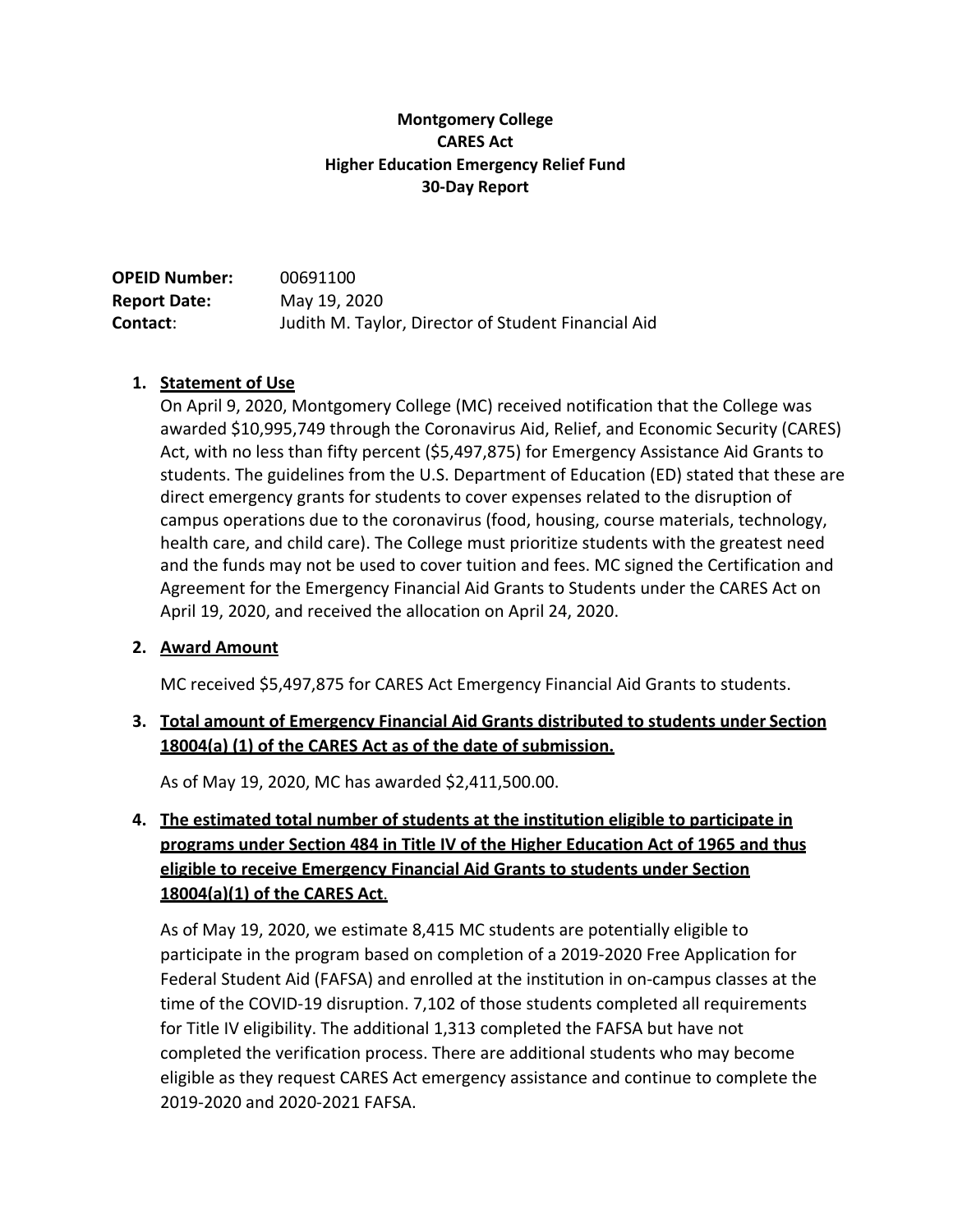**5. The total number of students who have received an Emergency Financial Aid Grant to students under Section 18004(a) (1) of the CARES Act.**

As of May 19, 2020, 5,006 MC students have received a CARES Act Emergency Assistance Grant.

**6. The method(s) used by the institution to determine which students receive Emergency Financial Aid Grants and how much they would receive under Section 18004(a)(1) of the CARES Act.**

In order to provide maximum support based on the funds available, the size of the award is based on the number of credits each student is taking:

- $\triangleright$  Students enrolled in: 6 to 12 billable hours/credits: \$500
- $\triangleright$  Students enrolled in: 1 to 5 billable hours/credits: \$300
- o **First Phase of Distribution**  Awarded May 5, 2020, disbursed to students May 9, 2020
	- Spring 2020 Pell grant recipients enrolled for spring semester who did not completely withdraw. This is a group of students with documented financial need and Title IV eligibility. The change to remote instruction after March 13, 2020, affected them financially in increased technology costs, utility costs, child care costs, and loss of parent and/or student wages in at least the amounts listed above.

### o **Second Phase of Distribution**

- On May 8, 2020, an online CARES Act assistance application form became available. MC students can state if COVID-19 disruptions have adversely affected them in one or more of the following areas: loss of income, food, housing, utilities, course materials, technology, health care, and/or child care.
- Students who already completed a FAFSA for 2019-2020 or 2020-2021 and have already documented their Title IV eligibility, but did not already receive an award and maintained enrollment in Spring 2020, along with any students who met the criteria for Phase One and have not received the grant, will be the first priority in this phase.
- o **Third Phase of Distribution**